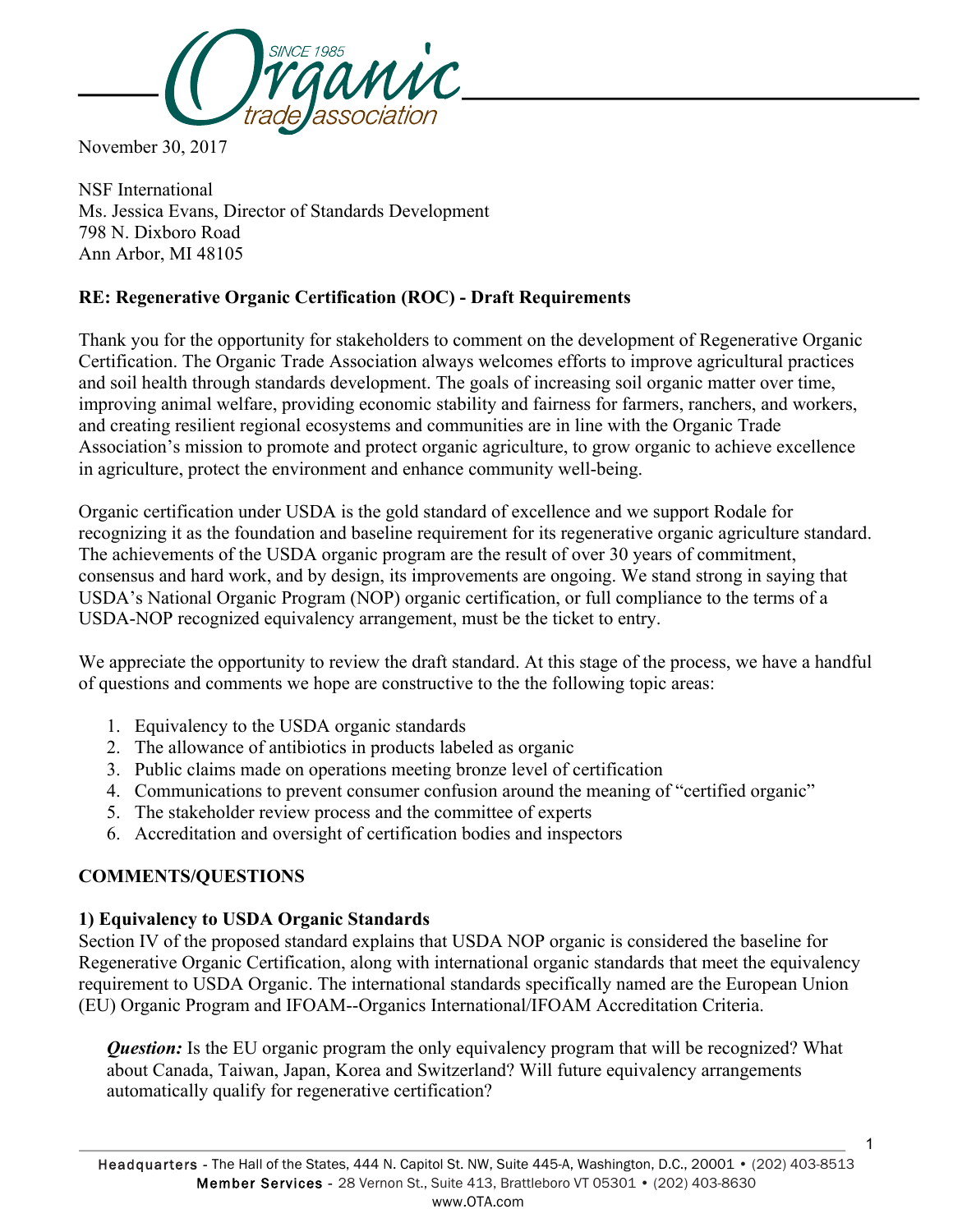

*Question:* Why is IFOAM accreditation criteria being recognized as a baseline to regenerative organic certification when it is not recognized as equivalent by USDA's NOP?

*Comment:* As stated in earlier in our comments, for products sold in the United States, USDA's NOP organic certification, or full compliance to the terms of a USDA-NOP recognized equivalency arrangement, must be the ticket to entry. If USDA organic is the baseline to regenerative organic certification, all aspects of the program must be adhered to.

### **2) The allowance of antibiotics in products labeled as regenerative organic**

Under section VI.1.5 (Animal Welfare – Vaccines & Antibiotics), antibiotics may be used to treat sick or injured animals when recommended by a veterinarian, or if homeopathic, herbal, and other non-antibiotic treatments are not available. Animals treated with antibiotics may be slaughtered for meat after twice the licensed withdrawal period of antibiotic use has passed.

*Question:* Under the USDA organic standards, a certified operation must not sell, label, or represent as organic any animal or edible product derived from any animal treated with antibiotics. There are no allowances made for withdrawal periods. Is this allowance to use antibiotics intended for regenerative organic certification in the EU only? If the allowance is intended for operations selling or labeling products in the United States as "regenerative organic," what is the justification for this exception?

*Comment:* The full prohibition on the use of antibiotics in organic production is one of the bestunderstood and highly valued attributes of organic in the U.S. market. All existing equivalence arrangements with USDA-NOP organic include a critical variance that does not allow for the sale of livestock products from animals treated with antibiotics. Divergence from this core organic attribute will be misleading to the consumer, undermine the efforts of U.S. organic ranchers and dairymen, and make organic claims in the U.S. market non-compliant with USDA's NOP.

### **3) Bronze level certification and allowance of public claims**

Section II (Scope and Structure) of the standard describes the three levels of Regenerative Organic Certification along with permitted claims and labeling. Under the "Bronze Level" certification, no product labeling is permitted. However, the certification may be 'claimed' publicly.

**Question:** How does an operation with "Bronze" certification publicly claim this achievement without labeling? What type of a public claims are allowed? How will a label and labeling be defined? In what way will producers be able to communicate they are "engaged in the process" while not making full claims?

### **4) Communications to prevent consumer confusion around the meaning of "certified organic"**

As explained in the introduction to the standards, "Regenerative Organic Certification does not aim to compete with or negate current organic standards, but instead serves as a mechanism to support these standards." Given the overlap between two of the three pillars – soil health and animal welfare – and the inclusion of some duplicative requirements, we ask the following questions: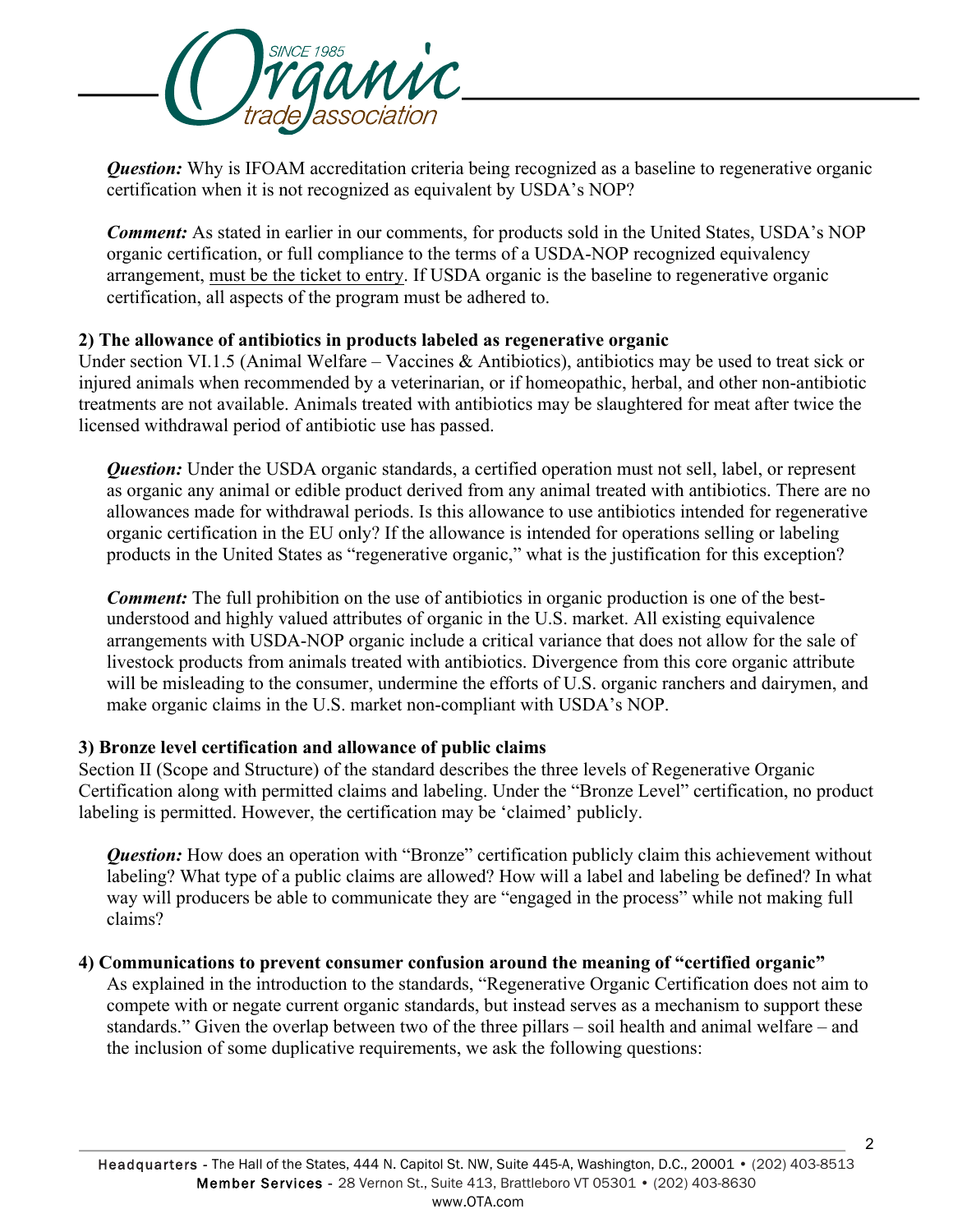

- How will Rodale help ensure that this additive certification scheme will not inadvertently confuse consumers and lead to a misconception that the organic standards do not cover soil health and animal welfare? OTA would be glad to work with Rodale on such efforts.
- What communications and educational efforts will Rodale engage in to help ensure that consumers understand the existing requirements for soil health and animal welfare under the USDA organic standards? Again, OTA would be glad to work with Rodale on such efforts.
- The draft standard contains requirements that are already covered under NOP certification as well as some inconsistencies. Including duplicative requirements and/or inconsistencies could create questions or confusion about the existing requirements under the USDA organic standards. Does the committee intend to conduct a GAP analysis to help identify overlapping requirements to avoid duplication and/or inconsistencies?
- How will Rodale protect against the use of the term Regenerative by non-organic value chains as awareness of organic regenerative grows? The recent history of private standards gives us caution about 'halo' programs for conventional systems.

*Comment:* The Organic Trade Association recognizes the decades of significant investment and hard work of 24,000 certified operations, mostly farmers, in USDA's NOP seal. We also recognize the areas in the USDA organic standards where improvement is needed and we are committed to this ongoing process. Respectfully, from a certification and consumer-facing label perspective, we would rather see improvements to soil health and animal welfare requirements made within the existing organic standards through guidance and rulemaking. We also understand the current frustrations and the desire to want to move ahead in a freer and expedited fashion via a private standard and label. However, the USDA organic regulations are 20 plus years in the making. While our success is mighty and growing, organic food sales still make up only 5% of total food sales and organic farm acres comprise only 0.5% of total farm acres in the United States.

Although we completely support regenerative organic farming and are very interested in ways to promote improved organic practices, we have concerns that we may be too young and too small to create an overlapping or additive organic PLUS certification program and label. As the awareness of the regenerative organic standard spreads, so may the misconception that USDA organic standards do not include requirements for soil health, biodiversity and animal welfare. Although not intended, this could present an unfortunate disservice to the livelihood of the organic sector and organic farmers across America. It's critical that a new Regenerative Organic Certification does not come at the expense of the hardworking farmers and handlers who choose USDA organic certification.

### **5) The stakeholder review process**

Section II (Scope and Structure) describes the stakeholder review process. The standard states that, "regenerative organic certification will be continually reviewed and revised by a diverse committee, including a review period." It would be helpful at this stage of development to understand greater detail about the review process.

*Question*: Please describe the committee of experts who will be convened to review and revise the standards. How will this committee be appointed or elected? What are the qualifications to serve?

*Question:* Please explain the Stakeholder Review Process in more detail. How often will the standard be revised?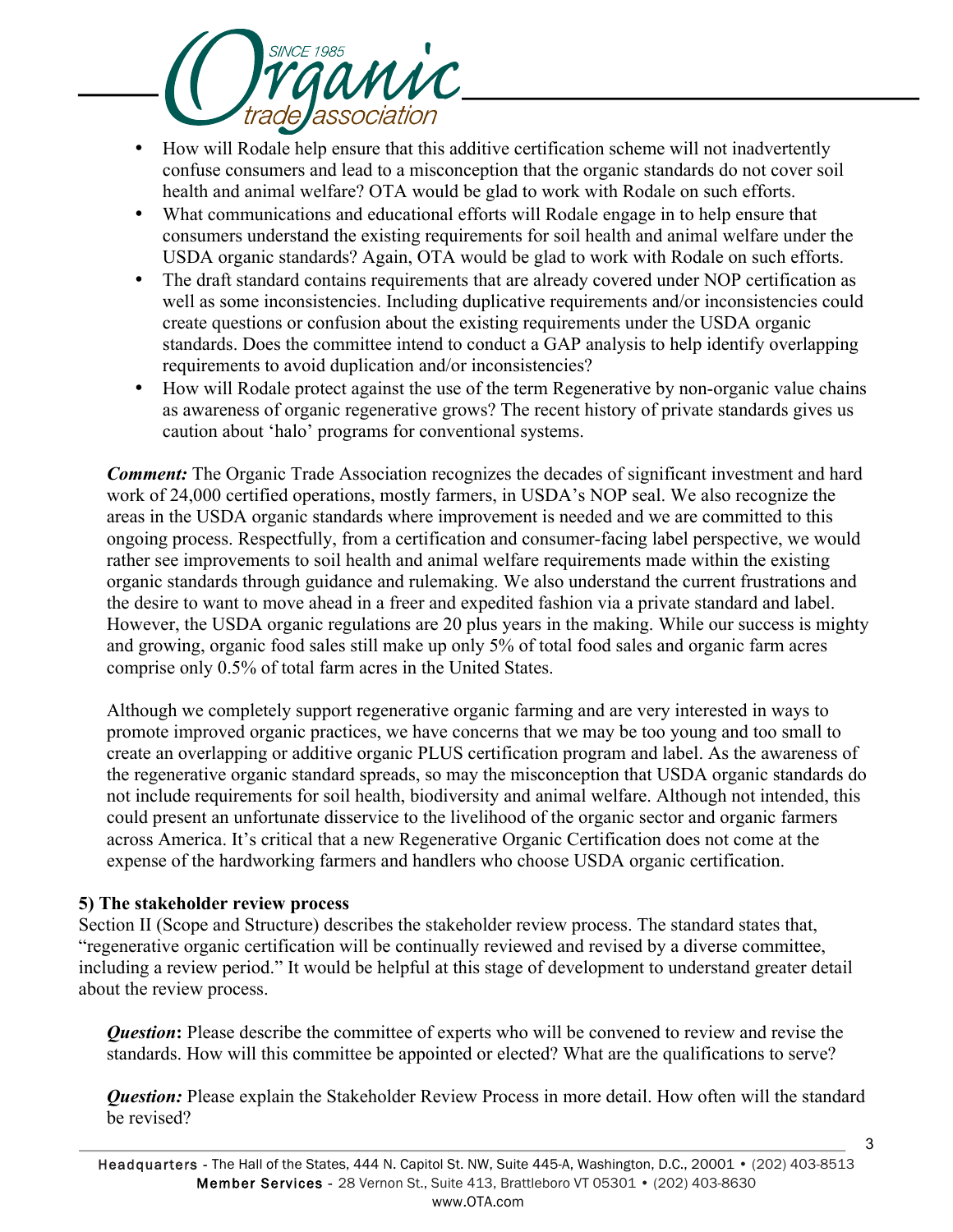

**Question:** Can you clarify the specific role of NSF, Rodale and others in the process?

# **6) Accreditation and oversight of certification bodies and auditors**

The standard includes minimal information on how certification bodies and/or inspectors will be approved and monitored, as well as how the certification, accreditation and enforcement process will be carried out. In section VIII (Appendix) under "Auditor Requirements for All Modules of Regenerative Organic Certification," it states that auditor remuneration is not incentive-based, nor based on the outcome of inspections. All approved auditors must receive initial training, as well as ongoing continuous education and periodic evaluation." The Rodale Institute website states, "Owned by this coalition, the NSF International is facilitating the public comments process and is open to many certification partners."

The Organic Trade Association is cautious about developing an additional consumer-facing organic label without also assuring rigorous oversight and enforcement. From the Organic Trade Association's perspective, the quality and success of an organic-based standard is entirely dependent on a robust thirdparty certification process operating under an independent accreditation system with formal enforcement mechanisms. With this in mind, we ask the following questions:

### *Questions:*

- Consistent with USDA organic as the baseline, will the certifiers' management system be assessed against requirements such as ISO/IEC 17065? Will these certification systems be accredited by a system compliant with ISO/IEC 17061?
- Can you clarify the specific role of NSF, Rodale and others in the certification and accreditation processes?
- What will the approval and monitoring procedures as well as the accreditation process look like?
- How will violations of the standards be addressed and enforced?
- When and how will the procedures and policies for certification, accreditation and enforcement be available for public comment?

In closing, the Organic Trade Association is very supportive of the goals of Regenerative Organic Agriculture and believe these goals build on the solid foundation that USDA organic has built. We recognize the pioneering role of the Rodale Institute and its leadership to further advance organic practices that bring about healthy soil, healthy food, healthy people and a healthy planet. We look forward to continuing a dialogue about our common goals and all efforts to mitigate climate change.

On behalf of our members across the supply chain and the country, thank you once again for the opportunity to comment.

Respectfully submitted,